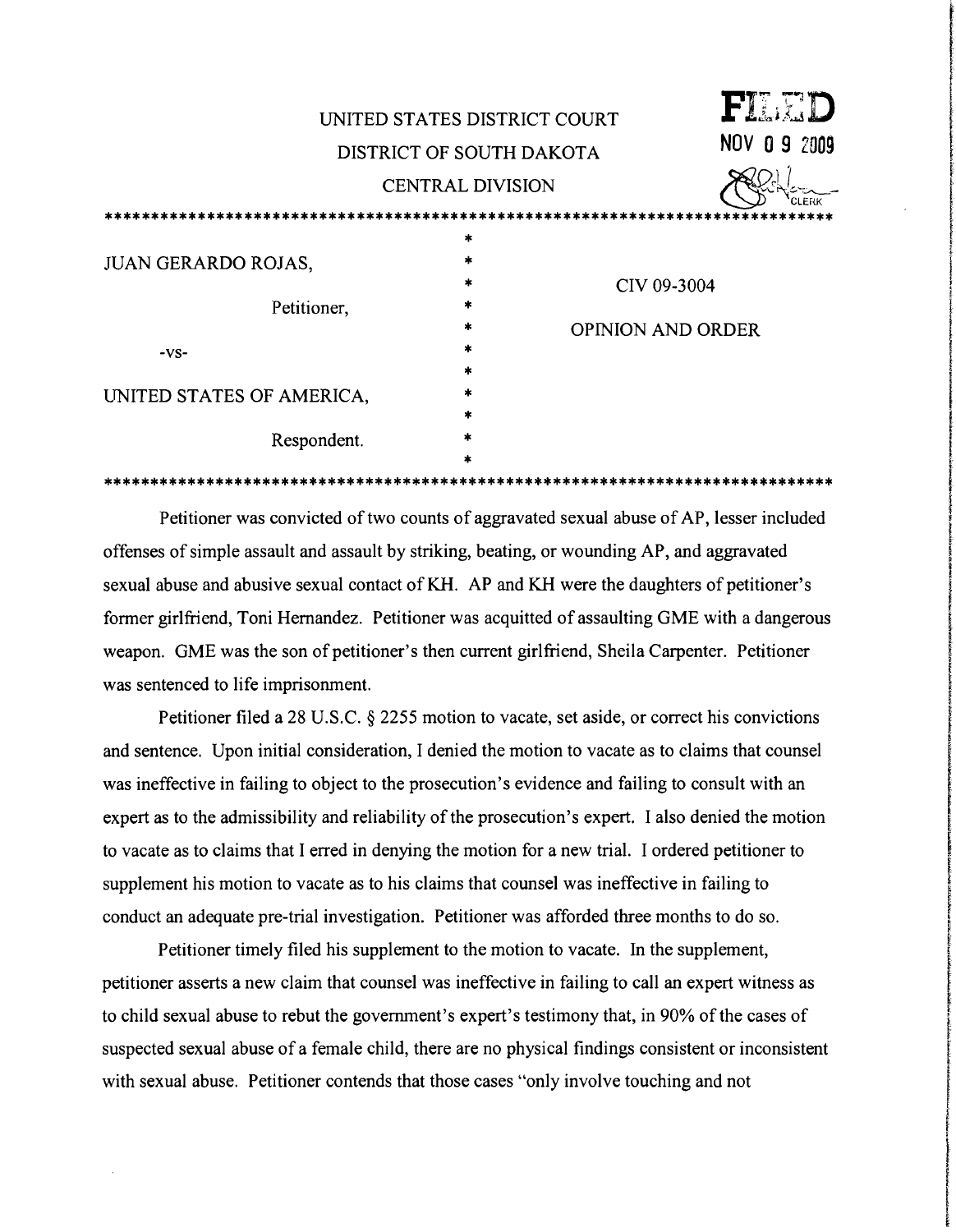penetration." Petitioner contends that counsel should have offered expert testimony that "where • there is penetration there are always changes in the hYmen." Petitioner suggests that failure to consult with such an expert amounted to conceding that the physical evidence was indicative of sexual penetration.

International content and content and con-

ing sektemptikan di kalendar kang kalendar dan belang.<br>Ing sektemptikan di kalendar di kalendar dan berjada dan berja

**International Communication** 

**Includes** 

**In the Real Children of the ALISON REAL PROPERTY** 

**International Section** 

f form of the Pres **Professor Attacks and** 

**International Contemporary of the** 

!

f

**Print** 

**IN THEFT PERSONAL** rendere ;

I have been presiding over child sexual abuse cases for over 14 years. A significant portion of my criminal caseload unfortunately involves such cases. I have presided over hundreds of such cases. I reject outright petitioner's claim that counsel was ineffective in failing to call an expert witness to testify as set forth above. No attorney could find a competent medical expert who would testify as asserted by petitioner. Counsel was not ineffective in failing to call an expert witness as suggested by petitioner. Further, the government's expert did not testify that the physical evidence was indicative of penetration. She testified that the lack of physical evidence is neither consistent nor inconsistent with penetration.

In petitioner's supplement, he contends that counsel was ineffective in "failure to investigate a prior allegation of sexual abuse by the two victims in this case and their mother." Prior allegations of sexual abuse made by the victims' mother would have been wholly irrelevant and not admissible. The United States Court of Appeals for the Eighth Circuit has held:

> [I]n a sexual abuse case, evidence alleging that the accuser made prior false accusations may be excluded if the evidence has minimal probative value. And the propriety of excluding such evidence is strengthened where the prior incident is unrelated to the charged conduct, and where the defendant intends to use the evidence as part of an attack on the "general credibility" of the witness.

United States v. Tail, 459 F.3d 854, 860 (8th Cir. 2006) (internal citations omitted).

In rare cases, I admit evidence that alleged victims made prior false allegations of sexual abuse. Determining whether prior allegations were false could result in "mini-trials concerning allegations unrelated to [the petitioner's] case, and thus increase<sup>[]</sup> the danger of jury confusion and speculation." *Id.* at 861. Actual incidents of sexual abuse of children are many on the Indian Reservations. Abuse of Indian women and children is a national disgrace. It is not surprising at all that children have been sexually abused more than once. Who is to say what allegations are true or are false, especially as to young children? Such allegations do not necessarily come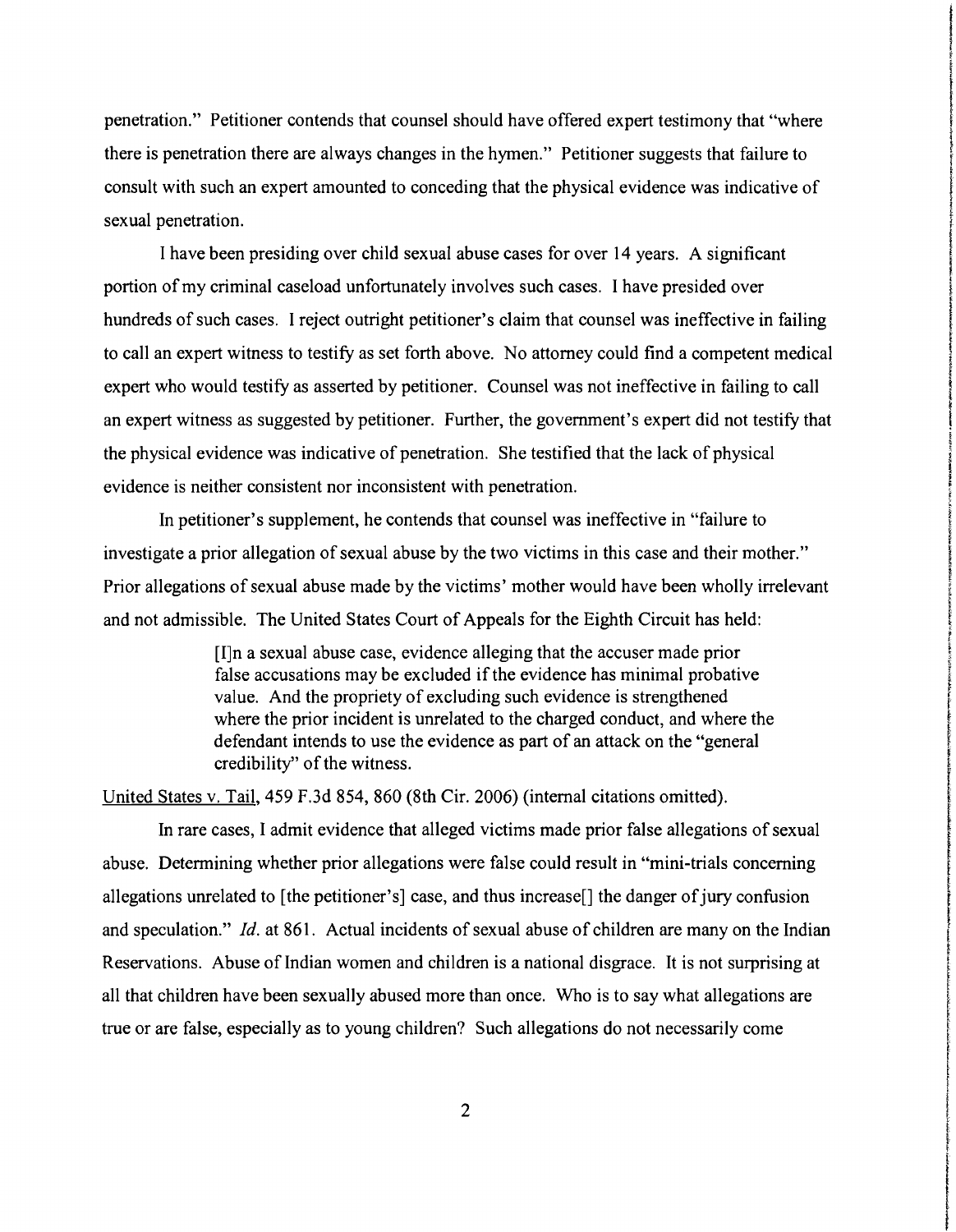within the exceptions to inadmissibility set forth in Fed. R. Evid. 412(b). As the Eighth Circuit has observed:

> Moreover, impeaching the victim's truthfulness and showing her capability to fabricate a story "are not recognized exceptions to Rule 412." ~. "In the absence of an applicable exception, Rule 412 specifically bars ~ admission of evidence of the past sexual behavior of an alleged rape victim." Accordingly, the district court acted well within its discretion ... in preventing the defense from introducing any other evidence of [the victim's] allegedly false prior accusation.

the company of **Includes the American** 

**International Constitution of the American Service** 

**International Constitutions of Language International** 

Particularly Co **Heater** 

I.<br>In district and international function in coloration

**In this case of the contract of the contract of the contract of the contract of the contract of the contract of the contract of the contract of the contract of the contract of the contract of the contract of the contract** 

**INVESTIGATION** j

,,,,,,,,,,, **Incorporation** 

la de la completa de la completa de la completa de la completa de la completa de la completa de la completa de<br>La completa de la completa de la completa de la completa de la completa de la completa de la completa de la co f

**International Section** 

i f transferred and

transferred<br>The State

International Control<br>International Control

r i

t, f f

the state and also **International Control**<br>International Control

**III** and a manufacture of the contract of the contract of the contract of the contract of the contract of the contract of the contract of the contract of the contract of the contract of the contract of the contract of the

I **International** 

respons i !

**International** 

United States v. Withom, 204 F.3d 790, 795 (8th Cir. 2000) (internal citations omitted).

Petitioner can not prevail on his claim that counsel was ineffective in failing to investigate prior allegations of sexual abuse. Petitioner cannot prove prejudice by demonstrating that, absent counsel's alleged error, there is a reasonable probability that the result of the proceeding would have been different. Strickland v. Washington, 466 U.S. 668, 694, 104 S.Ct. 2052, 2068, 80 L. Ed. 2d (1984).

Petitioner contends that counsel was ineffective in failing "to investigate, locate and call witnesses during trial." In my prior order, I held:

> However, petitioner must identify who the witnesses were that he contends should have been interviewed. Counsel subpoenaed ten witnesses and called seven witnesses to testify.

> In addition to identifying what witnesses should have been interviewed, petitioner would be required to produce an affidavit from any witness that he contends should have been interviewed, or make some other substantial showing as to what the witness would have allegedly said had the witness been interviewed or called to testify. *See* Sanders v. Trickey, 875 F.2d 205, 210 (8th Cir. 1989). Petitioner would further be required to show that counsel was infonned of the existence of any witnesses not called to testify.

I ordered petitioner to supplement his motion as to his claims that counsel was ineffective in failing to conduct an adequate pre-trial investigation. He has failed to do so. He merely *<sup>t</sup>* makes unsupported conclusions that he was prejudiced by counsel's failure to investigate, locate, and call witnesses. "Merely stating unsupported conclusions will not suffice." Woods v. United States, 567 F.2d 861, 863 (8th Cir. 1978). The supplement fails to set forth "sufficient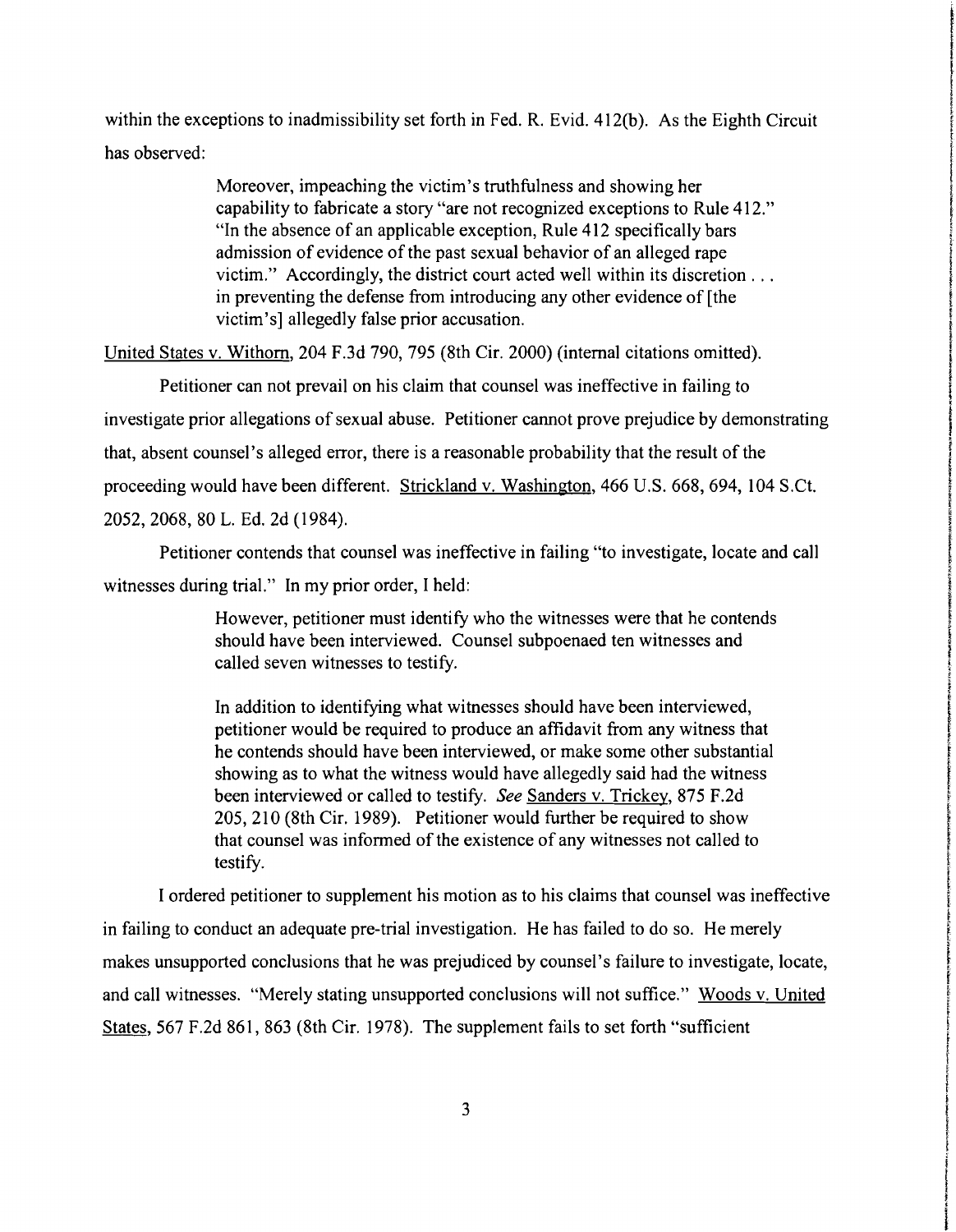allegations of facts which, if true, would justify relief." *See* Smith v. United States, 635 F.2d 693, 696 (8th Cir. 1980).

Petitioner contends that counsel failed "to put into evidence video tapes, audio tapes, and/or (sic) transcripts of the forensic interviews of the child witness/victims. Petitioner contends that such exhibits would have shown that the forensic interviewer suggested false allegations to the victims. The video tapes were marked as exhibits on the government's exhibit list but were not offered. They would not have been allowed in the government's case because the victims testified at trial. I am unable to detennine, on the present record, whether or not the videos show that the interviewer impennissibly suggested false allegations to the victims.

Finally, petitioner contends that counsel was ineffective in failing to interview witnesses Ellen Cuny and Eva Fallis, failing to cross-examine Cuny, and in allowing Fallis' testimony in without prior knowledge that the prosecutor was going to call her. Defense counsel has no right to insist that witnesses submit to an interview. Counsel cannot be deemed ineffective in failing to conduct a pre-trial interview of the government's witnesses.

The witnesses at issue did not testify substantively about the offenses charged. They merely related how the children came to the attention of authorities. GME and his mother, Sheila Carpenter, were living with the petitioner when authorities were called to investigate the alleged physical abuse of GME by petitioner. Fallis, an advocate at Child's Safe Place was present for GME's medical examination in conjunction with the alleged physical abuse. She had also worked with Toni Hernandez at the shelter and knew that Hernandez had fonnerly lived with the petitioner. She testified that, based upon the allegations of abuse of GME, she called Hernandez and advised her to take her children to a counselor. Hernandez took them to see Cuny. Cuny, a counselor for Indian Health Services, testified that when she talked to AP about "good touching and bad touching," Cuny "[s]aw this little girl start to flood gate. She started crying and telling more and more" about being sexually abused by petitioner. Cuny reported the alleged abuse to Social Services and made arrangements to have AP interviewed by Lora Hawkins at Black Hills Pediatrics. Defense counsel did not cross examine Cuny. Petitioner does not identify specifically what counsel should have asked on cross examination. I find that, based upon the trial testimony of AP and KH, there is no "reasonable probability that the result of the proceeding

4

In the company of the company of the company of the company of the company of the company of the company of the company of the company of the company of the company of the company of the company of the company of the compa

f

rational pro

In the photography and construction and component and

**International Controls and Control** 

in and whether the component r were g

t<br>The Second Corporation<br>The Second Corporation

the community of the content

removers

in the company of the company of the company of the company of the company of the company of the company of the **Indian Agent** 

the communication

**International Constitution Communication** 

**International Control** 

**International Controller Internet Advertision** 

**International Science of Montgomery and Science** 

**International** I

**International Accountability of the Account** 

**International Profit** 

**International Control** 

**In Company of Service ISLAND CONTRACT Indian Burgunda International Control**